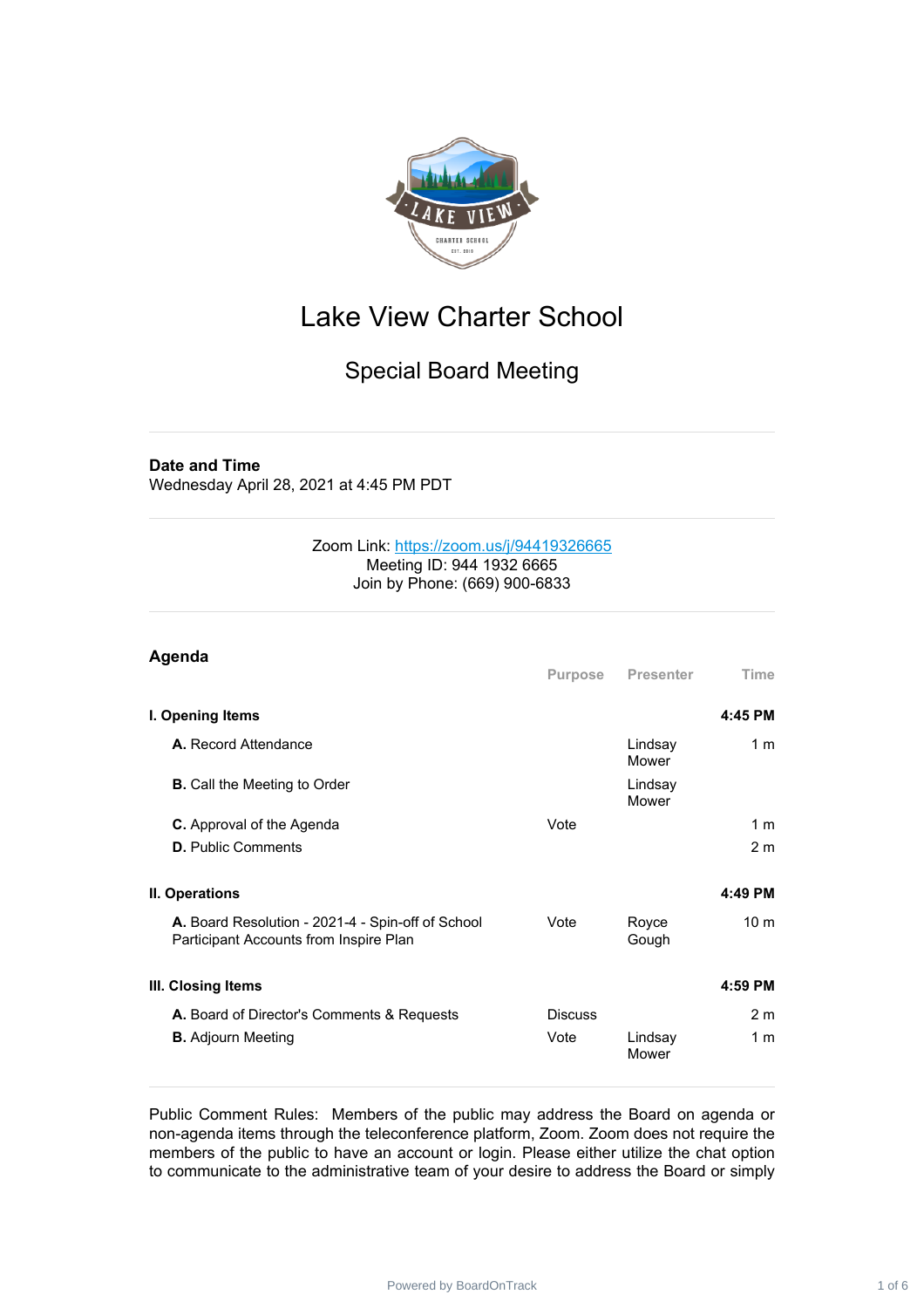communicate orally your desire to address the Board when the Board asks for public comments. Speakers may be called in the order requests are received. Comments are limited to 2 minutes each, with no more than 15 minutes per single topic. If a member of the public utilizes a translator to address the Board, those individuals are allotted 4 minutes each. If the Board utilizes simultaneous translation equipment in a manner that allows the Board to hear the translated public testimony simultaneously, those individuals are allotted 2 minutes each. By law, the Board is allowed to take action only on items on the agenda. The Board may, at its discretion, refer a matter to school staff or calendar the issue for future discussion. Powered by Board Contents 2 of 2 6Lake View Charter School - Special Board Charter School - Special Board Charter School - Special Board Charter School - Special Board Charter School - Special Board Charter School - Specia

Note: The Governing Board encourages those with disabilities to participate fully in the public meeting process. If you need a disability-related modification or accommodation, including auxiliary aids or services, to participate in the public meeting, please contact the Governing Board Office at (562) 584-0427 at least 48 hours before the scheduled board meeting so every reasonable effort can be made to accommodate you. (Government Code § 54954.2; Americans with Disabilities Act of 1990, § 202 (42 U.S.C. § 12132)).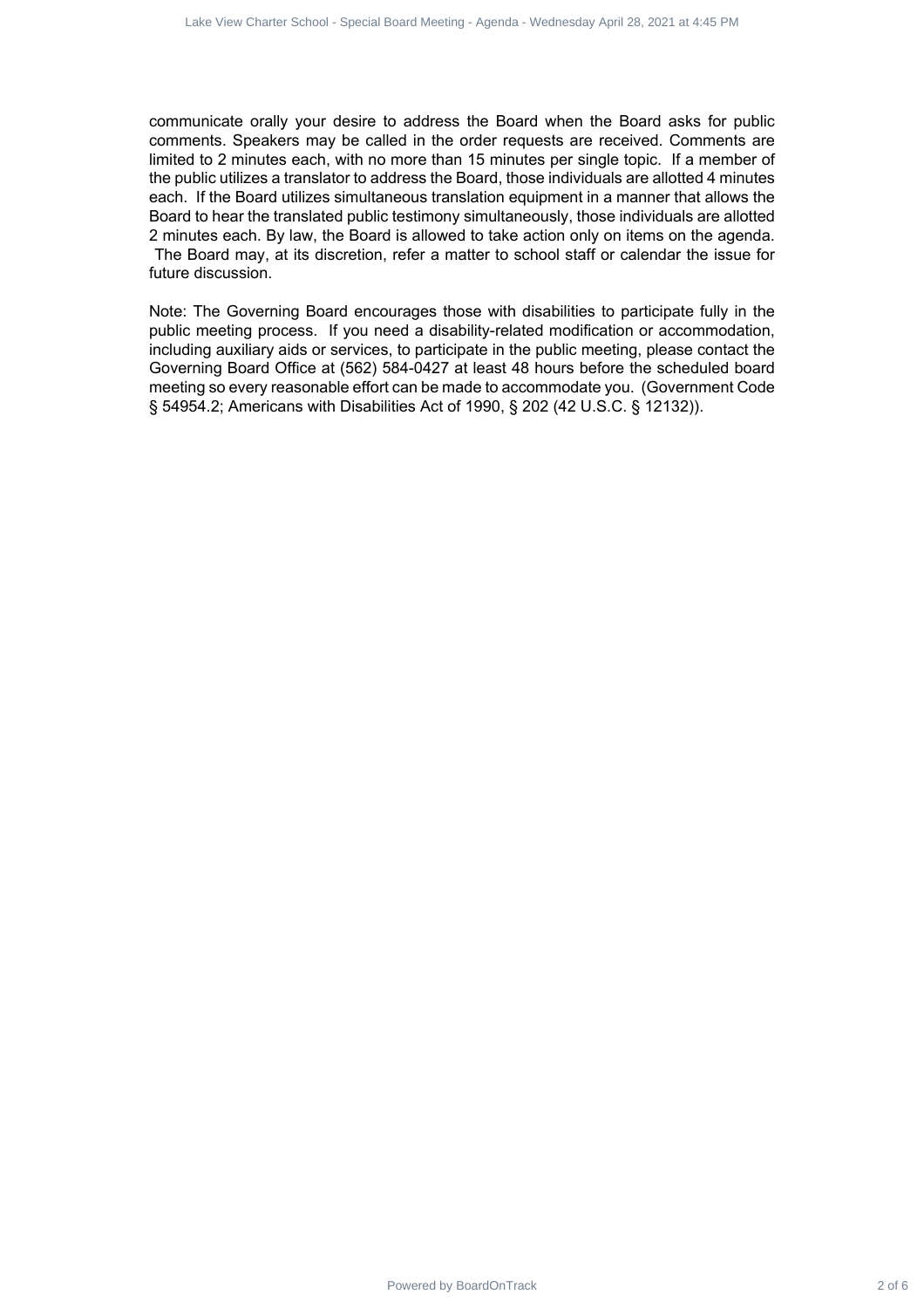# Cover Sheet

### Board Resolution - 2021-4 - Spin-off of School Participant Accounts from Inspire Plan

Section: **II. Operations Item:** A. Board Resolution - 2021-4 - Spin-off of School Participant Accounts from Inspire Plan **Purpose:** Vote **Submitted by: Related Material:** Board Resolution - 2021-4 - Spin-off of School Participant Accounts from Inspire Plan.pdf Powered By Power Sheet<br>
Dover Sheet<br>
Dover Sheet<br>
Powered Board Resolution - 2021-4 - Spin-off of School Participant<br>
Power View Charter School - A Board Rossinen - 2021-4 - Spin-off of School Participant<br>
Power View Chart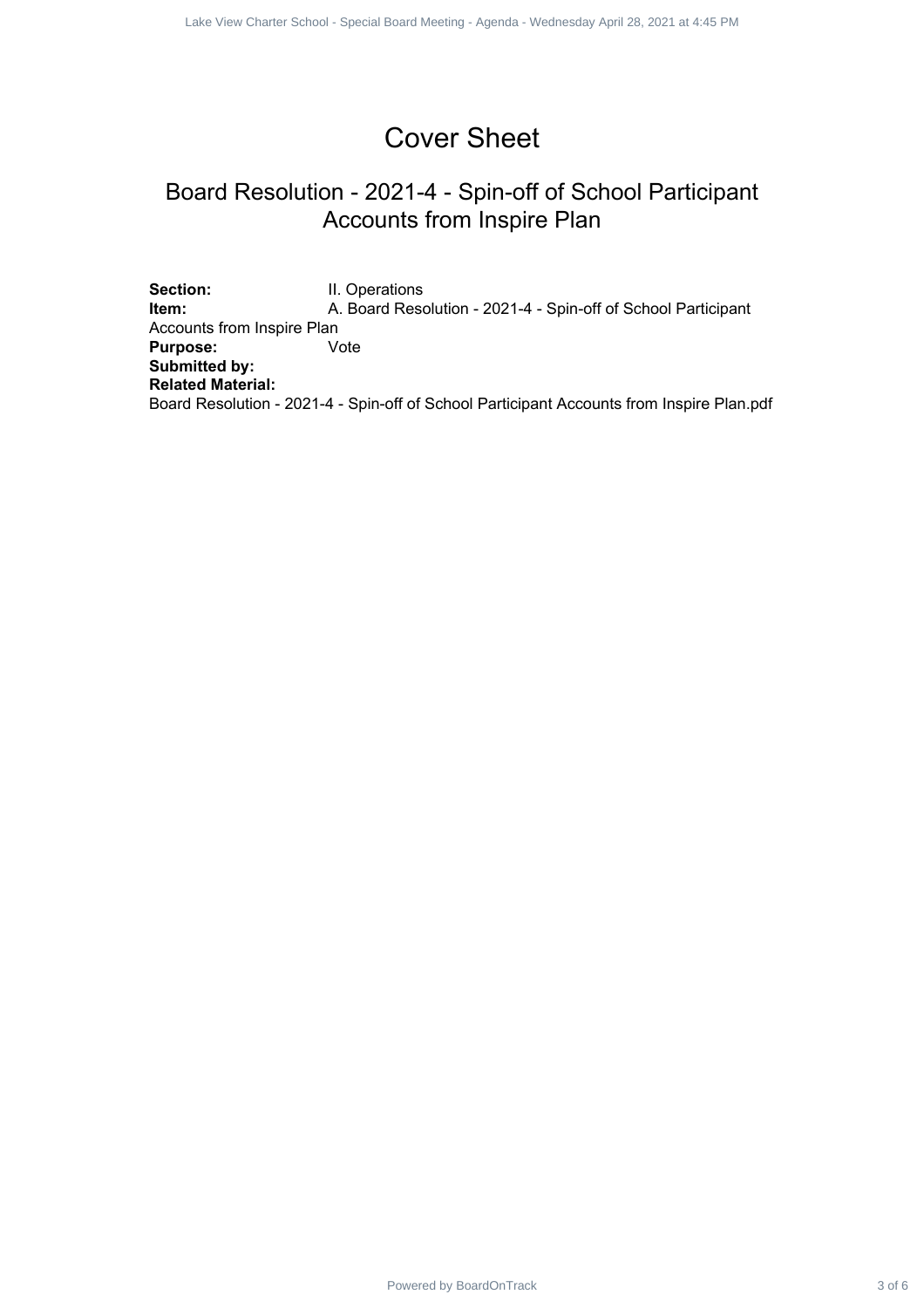## **LAKE VIEW CHARTER SCHOOL BOARD RESOLUTION 2021-4**

### **Spin-off of School Participant Accounts from Inspire Plan**

WHEREAS, Inspire Charter Schools ("Inspire") previously established a tax-qualified 403(b) plan and related trust known as the "Inspire Charter Schools 403(b) Plan" (the "Inspire Plan"), for the benefit of employees of Inspire and multiple employers who adopt the Inspire Plan; and

WHEREAS, the School is a Participating Employer, as defined in Section 1.90 of the Inspire Plan; and

WHEREAS, pursuant to the provisions of Section 16.05 of the Inspire Plan, a Participating Employer may elect to discontinue participation in the Inspire Plan and the portion of the Inspire Plan attributable to the discontinuing Participating Employer may be spun-off and directly transferred into a new or existing qualified plan; **LAKE VIEW CHARTER SCHOOL**<br> **LAKE VIEW CHARTER SCHOOL**<br> **BOARD RESOLUTION 2021-4**<br> **Spin-off of School Participant Accounts from Inspire Plan**<br> **Ship-off of School Participant Accounts from Inspire Plan**<br> **Ship-off of Sch** 

WHEREAS, the School wishes to discontinue participation in the Inspire Plan effective no later than June 30, 2021;

WHEREAS, the School shall establish a separate tax-qualified 403(b) plan and related trust known as the "Lake View Charter School 403(b) Plan" (the "New Plan") effective as soon as possible but no later than June 30, 2021.

WHEREAS, pursuant to the provisions of the New Plan, the Employer may direct the Trustee of the New Plan to accept a transfer of assets and liabilities from the qualified plan of another employer;

WHEREAS, the Board wishes to approve the cessation of participation in the Inspire Plan by the School and the spin-off of School assets and liabilities (i.e., employee accounts) to the New Plan.

WHEREAS, unless the context otherwise requires, capitalized terms used herein are the same as the terms defined in the Plan;

NOW, THEREFORE, BE IT RESOLVED that the Board does hereby approve the withdrawal of the School from participation in the Inspire Plan effective as of effective no later than June 30, 2021 (the "Withdrawal Date").

RESOLVED FURTHER, that Employees of the School (the "Affected Participants") shall cease to be eligible to accrue additional benefits under the Inspire Plan as to Compensation paid by the School as of the Withdrawal Date.

RESOLVED FURTHER, that the School shall direct the Trustee of the New Plan to accept the transfer of the assets and liabilities (i.e., the account balances) related to the Affected Participants from the Inspire Plan;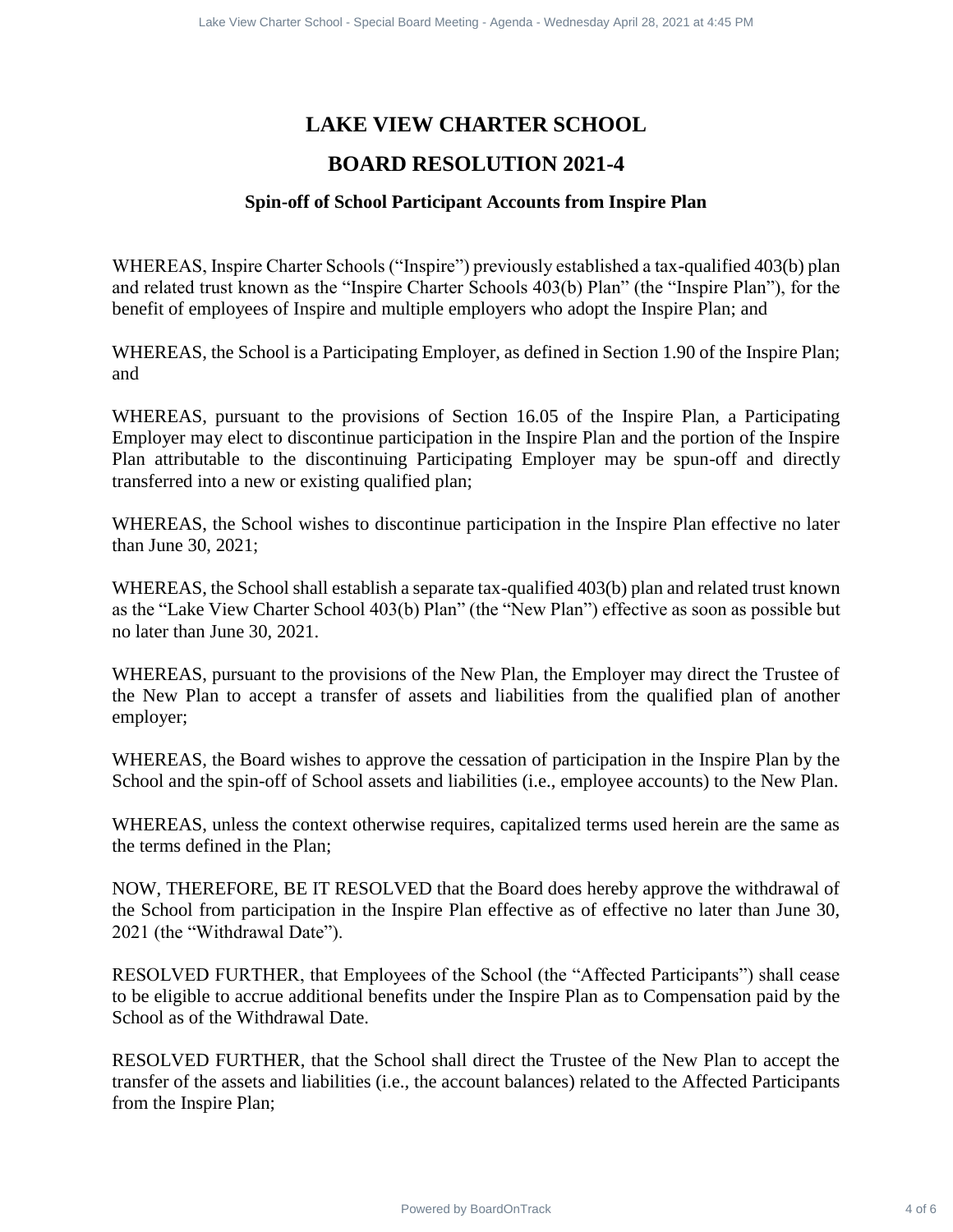RESOLVED FURTHER, that immediately after the transfer, each Affected Participant shall have balances in the New Plan equal to the sum of the account balances each Affected Participant had in the Inspire Plan immediately prior to the transfer;

RESOLVED FURTHER, that the transfer of the accounts shall not eliminate any Code Section  $\frac{1}{4}$ (d)(6) protected benefit provided by the Inspire Plan;

RESOLVED FURTHER, that all actions previously, concurrently, or subsequently taken by Royce Gough, Facilities and Operations Director, on behalf of the School in connection with any of the matters described in the foregoing resolutions hereby are authorized, ratified and confirmed in all respects; and

RESOLVED FINALLY, that Royce Gough, Facilities and Operations Director, on behalf of the School, hereby is authorized to execute and deliver such other agreements, certificates, instruments or documents, and from time to time to amend the Plan, and to take such other actions, in the name of and on behalf of the School, as he may consider necessary or appropriate to carry out the intent of the foregoing resolutions, the execution, performance and delivery thereof to be conclusive evidence of the approval of the School. Board Counter Struct - Special board View Ong - Species - Wednesday spin 20, 2021 at 4:45 PM<br>
D I URTHER, that interactionally galler the transfer, such Allforded Participant shall<br>and the heap Pape Plan Interactionally pr